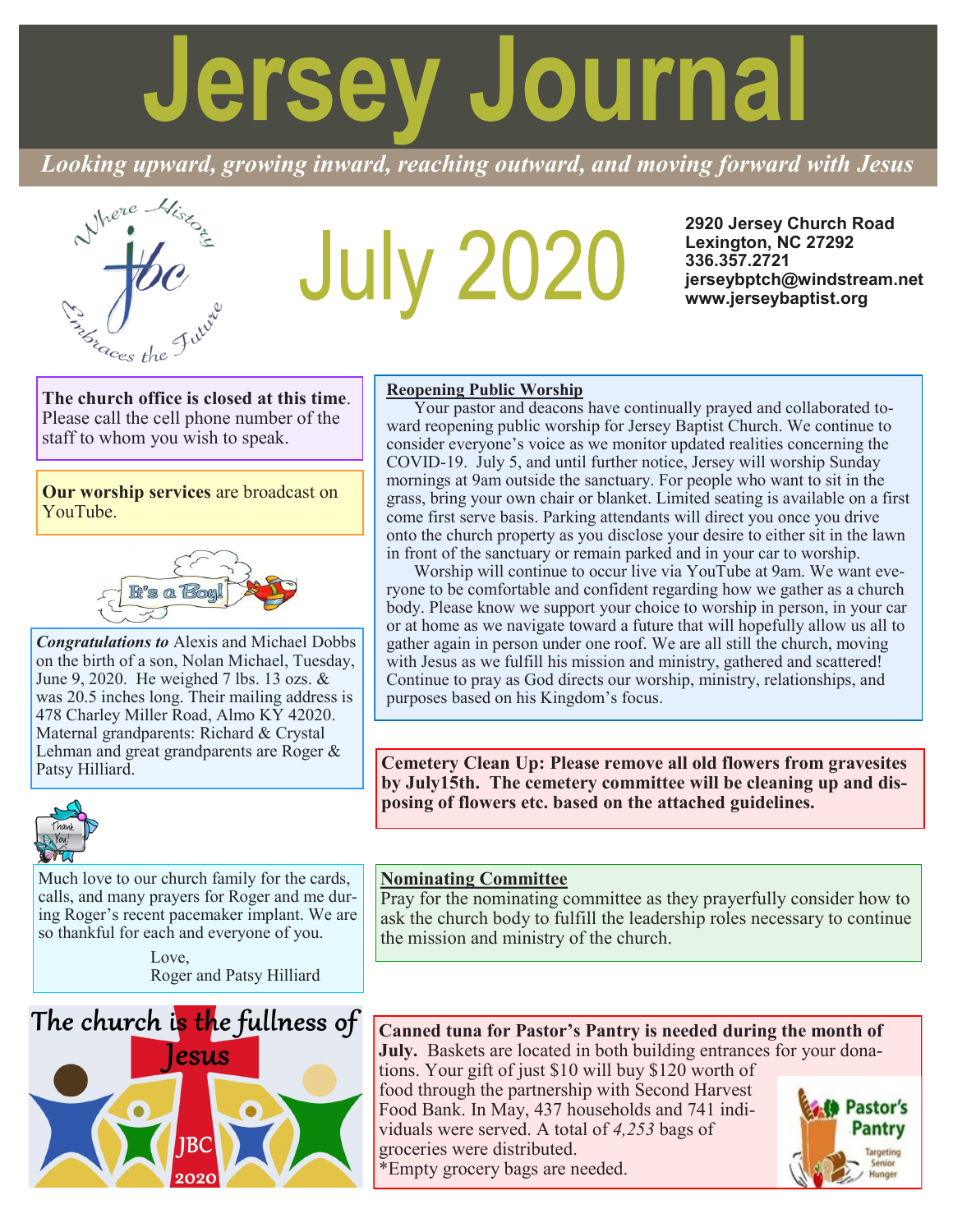# **Pastor's Thoughts**

Empathy is the ability to cultivate curiosity, discover commonalities, listen intently, inspire, and imagine. Jesus demonstrated empathy exposing his love through intentional relational interactions with others. Jesus calls us to love God and others as we love ourselves. This is best expressed through an empathetic attitude. Jesus demonstrated how to live curiously focused on what unites people as he listened, inspired, and shared a holy imagination.

Have you ever engaged in a conversation and noticed the other person is not listening? The person hears you but their responses do not flow with the conversation; their responses continue their personal narrative instead of the collaborative narrative birthed from communal conversation.

Jesus calls us to curiously investigate the lives of others allowing their perspective to affect our perspective. We are to listen intently to others, inspire others through our empathetic love and imagine a reality that cultivates relationships based on God's essential kingdom purposes. This does not require one to agree with every person's



opinion or method of expressing non-essential components of life. Empathetic living as Jesus demonstrates and calls his followers to embrace allows space for the essentials to remain essential: to love God with all our being and to love others as ourselves. The expression of this love varies, but the source and substance are the same: professing and expressing Jesus Christ as Lord and Savior. Let us pray for an empathetic ear that focuses less on how we perceive others should experience and express life and more on personally experiencing God's transforming presence within our own lives.

# **Records**

# June (virtual worship)

Total tithes & offerings-\$18,521.61

#### *Other Monies given in June*

| $\bullet$ | Baptist Men of Jersey | 24.00  |
|-----------|-----------------------|--------|
|           | Missions The Ham's    | 200.00 |

Missions-The Ham's 200.00 • Pastor's Pantry 200.00

| Pastor's Pantry                           | ZUU.     |
|-------------------------------------------|----------|
| $\mathbf{M} \cap \mathbf{D}$ $\mathbf{M}$ | $\Omega$ |

- NC Baptist Men 200.00
- Missionary house 125.00
- Missionary house (Food) 25.00
- Cemetery Fund 2,500.00 • Memorial/Sara Knapp/ Baptist Children's Home 150.00

|           | _  _                        |       |
|-----------|-----------------------------|-------|
| $\bullet$ | Memorial/Charlie Smith, Jr/ |       |
|           | Hospice                     | 30.00 |

- Memorial/Peggy Floyd/ General Fund 30.00
- Memorial/Carolyn Stiffel/ General Fund 30.00
- Memorial/Jimmy Hamm/ General Fund 75.00
- Memorial/Ruth Starbuck/ General Fund 25.00
- Memorial/Ruth Starbuck/ Missions 75.00
- Memorial/Lucy Trexler Haynes/<br>Missions 100.00 **Missions**

## **From Megan, our Family Minister**

Summer is in full swing! I hope that everyone is enjoying this time of rest and the break from school work!

This month the children and youth will be learning the following Bible stories: : Josiah Promises to Follow the Lord, Daniel's Friends Are Safe in the Fiery Furnace, God Protects Daniel in the Lions' Den, and God Promises to Restore Israel After the Exile

We are working hard to come up with creative ways for our children to still get a full worship and Sunday school experience. For right now, the children can watch the Bible story on Facebook or YouTube every Sunday at 10:30 am. I will be sending activities for the children to each parent through email. Parents will receive an email containing what the Bible story is about, items that they will need during video, activities that they can do during the week, questions to discuss as a family, and a family guide page. I am currently working on planning a fun event for families. More details will come out soon!

We are also working on creative ways to minister to our youth. Until further notice youth will meet on Wednesdays at 5 pm. It is so important that the youth have some consistency during this time. It is also important that they have a chance to meet together as a group and be able to all communicate together and right now the only way to do that is through Zoom. These are very unique times that call us to be creative and flexible in ministry. So encourage your youth to be a part of them Zoom calls. The youth will be starting a new series called A Life of Faith and Adventure. I also want to encourage you to have your youth watch the Sunday school lessons that I will post on YouTube on Sunday mornings, even though they are geared toward the children, it is still the same lesson that the youth would learn in Sunday school. I will be emailing parents weekly and be sending a few different things. First, parents will get a parent guide on what we will be discussing during our Wednesday night Zoom calls. I will also be sending a family connection sheet for you and your youth that goes along with the Bible story for that week. I am planning youth events for this summer and will have more details very soon!

I look forward to seeing everyone very soon! Be praying for our children and our youth as they try to process all that is going on. Pray that they will trust God during these uncertain times.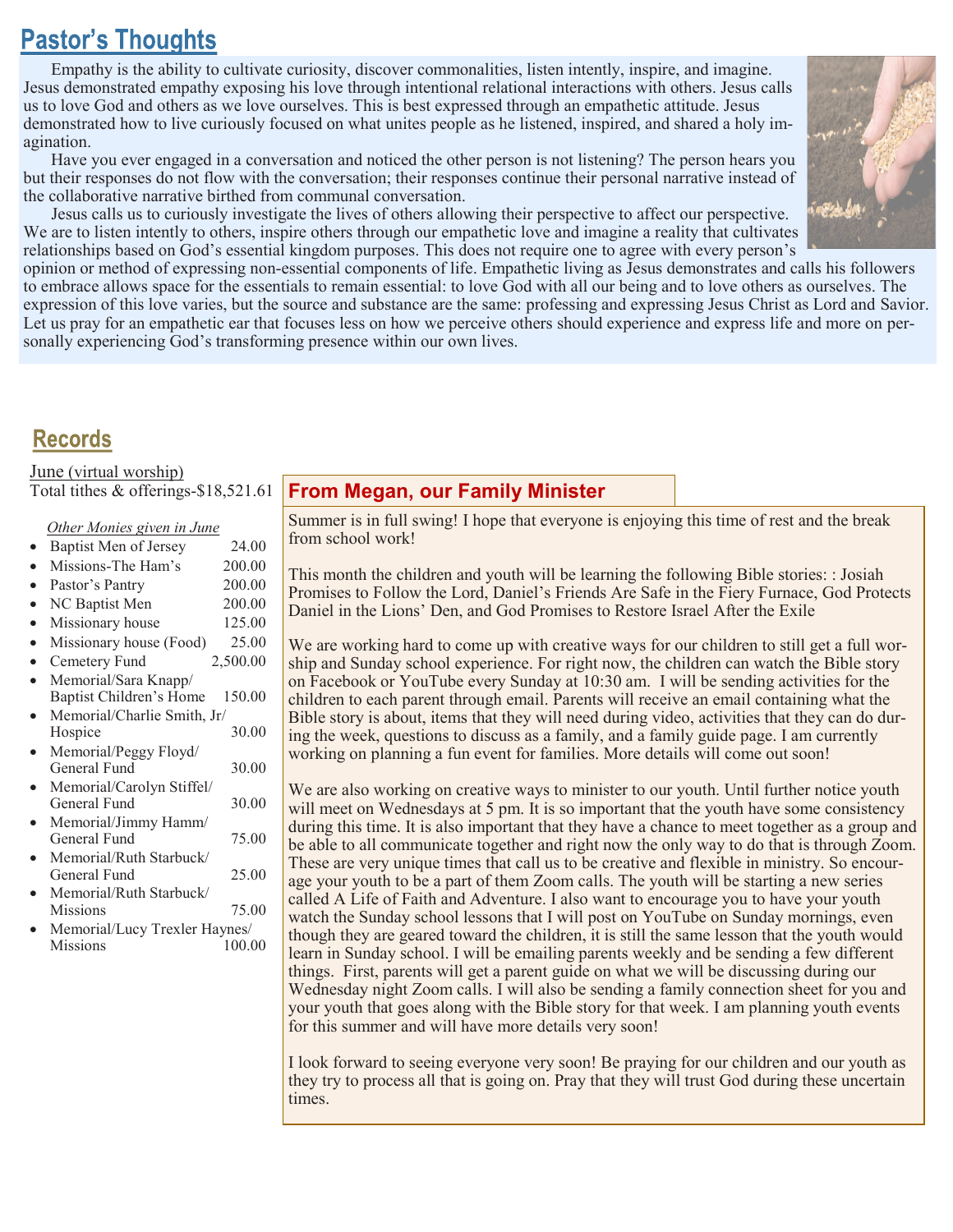# **New Sermon Series**

A New Sermon Series Starts June 28: "Beauty in the Broken"

June 28 "Beauty in the Broken: Sinfulness" Scripture: Mark 1:15

July 5 "Beauty in the Broken: Giftedness" Scripture: Romans 10:14-15

July 12 "Beauty in the Broken: Hope" Scripture: 1 Peter 1:3-9

July 19 "Beauty in the Broken: Love" Scripture: 1 John 3:16

July 26 "Beauty in the Broken: Movement" Scripture: Mark 9:33-37

# **The Plan**

(From the Church Council—when the church begins meeting inside again)

**Week One & Two**----Worship and Spiritual Focus

**Week Three**----Discuss Plan for Deacon Nomination and Election and Nominating Officer Election and schedule Special Called Business Meeting

**Week Five**---Nomination of Deacons and Election of Church Officers

**Week Seven**—Share Slate of Deacon Candidates and Budget and schedule Special Called Business Meeting

**Week Nine**---Vote on Deacon Candidates and Budget

# church staff

Pastor Reverend Dr. Matt Riggsbee tmriggsbee@gmail.com 919-523-7177

Family Minister

Reverend Megan Hager gantmegan08@gmail.com

704-840-5455

Ministry Assistant

Pam Shoaf

jerseybptch@windstream.net

Church 336-357-2721

### **Mission Statement**

Looking upward, growing inward, reaching outward, and moving forward with Jesus



#### **Vision Statement**

We desire to be a community of believers that loves God and others by connecting

people to Jesus. We strive to grow God's kingdom by loving, serving, encouraging, adapting, and being equipped to accomplish God's will.

## **Top 5 Values of JBC**

- **Worship & Bible Study**
- **Unity**
- **Generosity**
- **A Welcoming Spirit**
- **Loving, Serving, & Supporting our community and each other**

#### **Top 5 Priorities of JBC**

- **Worship & Bible Study**
- **Community Ministry & Missions**
- **Pastoral Care**
- **Ministry with and to families**
- **Informal Social Discipleship**

## **Addresses**

Vicki Voyles, stationed in Korea. PSC 400 Box 6813 APO AP 96273 (Regular postage applies)

**The Hams** *(Justin, Angie, Austin, Cayla Ham)* **Ave de la citadelle 73 5100 Jambes, Belgium**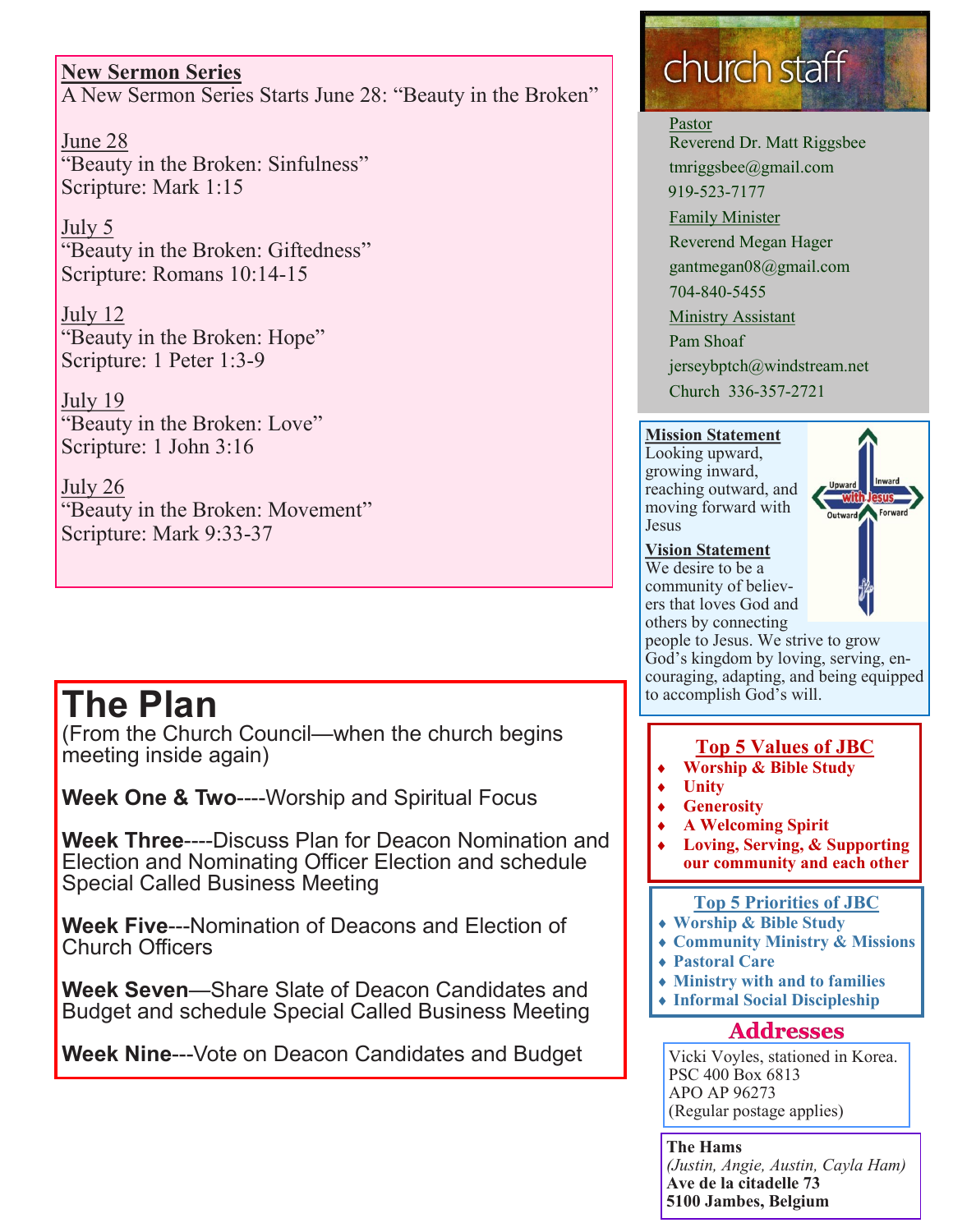|                                                                                                     |                                                | <b>IERSEY BAPT</b> | IST<br><b>CHURCH</b><br>2020  | <b>CALENDAR</b> |                      |                                                                      |
|-----------------------------------------------------------------------------------------------------|------------------------------------------------|--------------------|-------------------------------|-----------------|----------------------|----------------------------------------------------------------------|
| <b>SUNDAY</b>                                                                                       | <b>NONDAY</b>                                  | TUESDAY            | <b>WEDNESDAY</b>              | THURSDAY        | <b>FRIDAY</b>        | <b>SATURDAY</b>                                                      |
| $\copyright$ Regularly Scheduled Sunday - 1 $^{s_8}$ S.vapm-6:30pm-6:30pm Finance Committee Meeting |                                                |                    | 6:30pm-8:00pm Deacons Meeting |                 |                      |                                                                      |
| <b>Collecting Canned Tuna</b><br>for Pastor's Pantry                                                |                                                |                    |                               | $\mathbf{z}$    | یم                   | 6pm Feeding Homeless-<br>  Terry Trexler & Deacon<br>  Families<br>4 |
|                                                                                                     |                                                |                    |                               |                 |                      |                                                                      |
| ma00:6<br>Outdoor Worship Service and<br>YouTube live<br>$\overline{u}$                             | $\bullet$                                      | ┙                  | $\infty$                      | $\bullet$       | $\overline{\bullet}$ | $\Xi$                                                                |
| uudoo:9<br>Deacon's meeting                                                                         |                                                |                    |                               |                 |                      |                                                                      |
| 9:00am<br>Outdoor Worship Service and<br>YouTube live<br>$\overline{5}$                             | $\overline{\mathbf{c}}$                        | $\mathbf{1}$       | $\overline{5}$                | $\overline{9}$  | 17                   | $\overline{\mathbf{8}}$                                              |
| 9:00am<br>Outdoor Worship Service and<br>YouTube live<br>$\overline{61}$                            | Newsletter info.<br>deadline<br>$\overline{0}$ | $\overline{1}$     | 22                            | 23              | $\overline{54}$      | 52                                                                   |
| 9:00am<br>Outdoor Worship Service and<br>YouTube live<br>56                                         | 27                                             | 28                 | 29                            | $\mathfrak{g}$  | $\mathfrak{g}_1$     |                                                                      |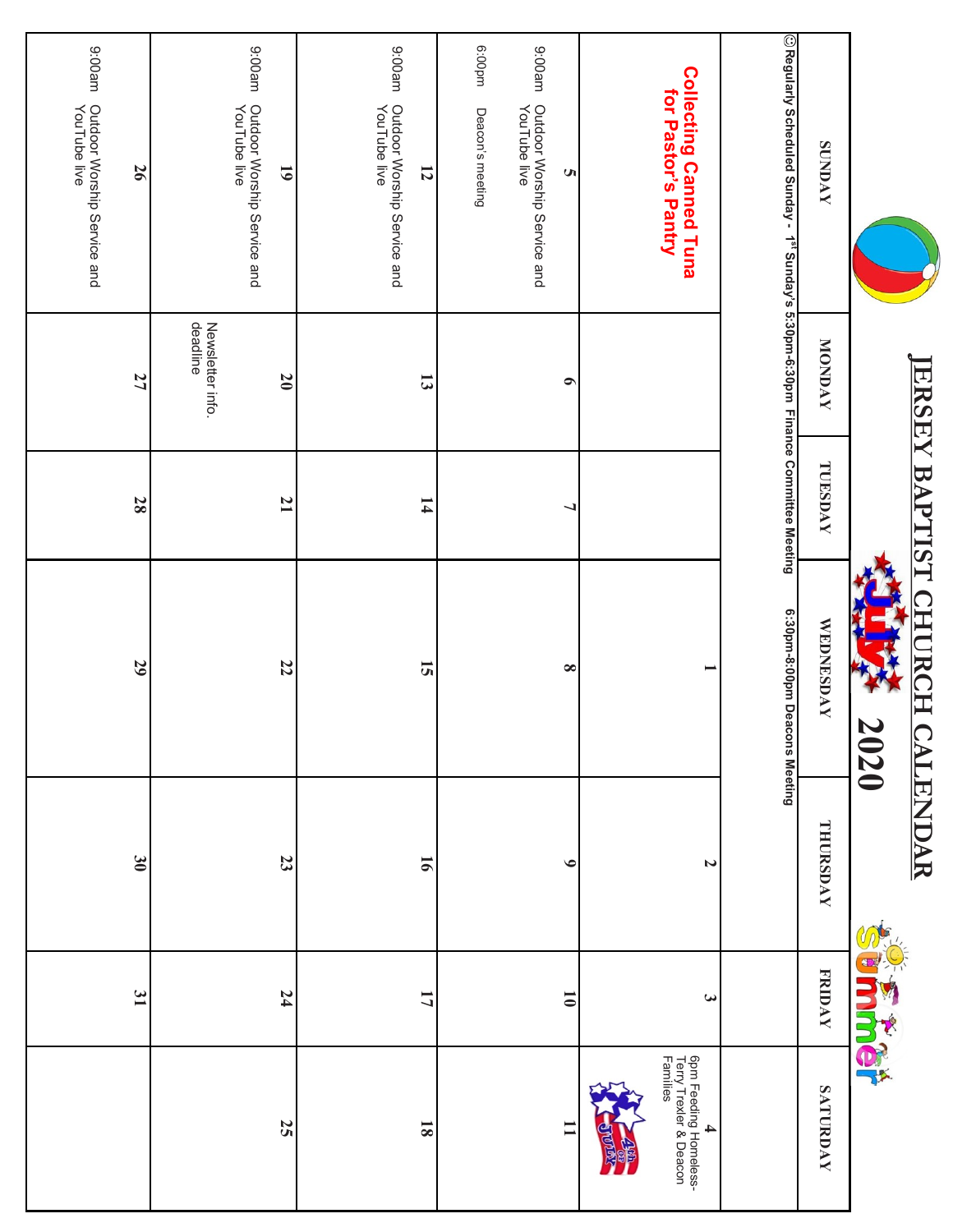# **Jersey Baptist Church**

*Week of June 28, 2020*

#### *Prayer Concerns:*

*Church members:* Margaret Beeker, Ruth Swink, Rev. Phillip Gregory, Roger Hilliard, Gene Fritts, Shirley Blankenship, Gail Sewell, Sandy Yarborough, Gwen Lanning, Charlotte Dougan, Kaye Smith-Orman, Sandra Pickett, Jonie Myers, Bobby Joe Owen, Barbara Chapman, Carl & Margaret Lemly, Leroy Lemly, Dolly Lemly, Jacob Randall, Gray Koonts, Robert Sturdivant, Dale & Carol Wilson

*Our friends***:** Don Duggins, Sharon's Kepley's father; Doris Dellinger, Erma Griffin's daughter; Eloise Hilliard, Roger's mother; Steve & Cathy Batten, Gail Smith's sister & brother-in-law; Dennis Tate; Donald Myers; Charlie Snider, Gwen Lanning's brother; Ronda Troutman, Keith Weaver's sister; Emily Mann, Roger & Malcolm Myers' niece; Todd Coppley, Gwen Lanning's son, Clay, Sharon Benner's brother-in-law; Darlene Caudle, Malcolm & Roger Myers' sister; Owen Yarbrough, Kyle & Katie Yarbrough's son; Andy Royals; Kate Gwaltney; Theresa Cash, Patrick's mother; Edith Clark; Scotty Rhodes; Jimmy Davis, Kim Leonard's father; Londa Morrow, Kim Leonard's friend; Thurmond Toland; Don Strickland, Ann Darr's brother; Ruth Durham, Don Durham's mother; Gerald Wimmer, George & Margaret Beeker's son-in-law

*In the Nursing Home:* Aline Lyon, Linda Coppley, LeAnn Collett's mother, Abbotts Creek; Edith Myers, Alston Brook; Barbara Mason, Brookdale Lexington; Erma Griffin, Maryfield Nursing Home, High Point; George Beeker, Peggy Hilton, Lex. Healthcare; Connie Carrick, Nancy Jones, Wendy Milner's grandmother, Piedmont Crossing; Buddy McDowell, Andria Smith's father, Canton, NC

#### *Upcoming surgery:* **Pam Scheetz, Sue Voyles' daughter, July 13**

*Our love and sympathy* to the family of Peggy Joyce Floyd, who died, Tuesday, May 12, 2020. Her memorial service will be held at a later date.

*Our love and sympathy to* the family of Ruth Brown Starbuck, who died Monday, June 1, 2020. Her memorial service was held on Thursday, June 4th, 11 am, at Davidson Funeral Home Chapel and interment was at Jersey Baptist Church.

*Our love and sympathy to* the family of James "Jim" Donald Hamm, who died Monday, June 8, 2020. His graveside service was held at Jersey Baptist Church, Thursday, June 11th at 2:00 pm.

*Our love and sympathy to* Aline Lyon in the death of her sister, Lucy Trexler Haynes, Sunday, May 24, 2020. A private ceremony was held at Jersey Baptist Church, Sunday, June 7, 2020 at 2:00 pm.

*Our love and sympathy to* the family of Virginia Dare Everhart Conrad Hill, who died Sunday, June 7, 2020. Her graveside service was held at Forest Hill Memorial Park.

#### **Nursing Home addresses:**

Abbotts Creek Care 877 Hill Everhart Road Lexington NC 27295

Alston Brook Nursing Home 4748 Old Salisbury Road Lexington NC 27292

Brookdale Lexington 161 Young Drive Lexington NC 27292

Lexington Healthcare Nursing Center 17 Cornelia Drive Lexington NC 27292

Maryfield Nursing Home 1315 Greensboro Road High Point NC 27260

Piedmont Crossing 223 Hedrick Drive Thomasville NC 27360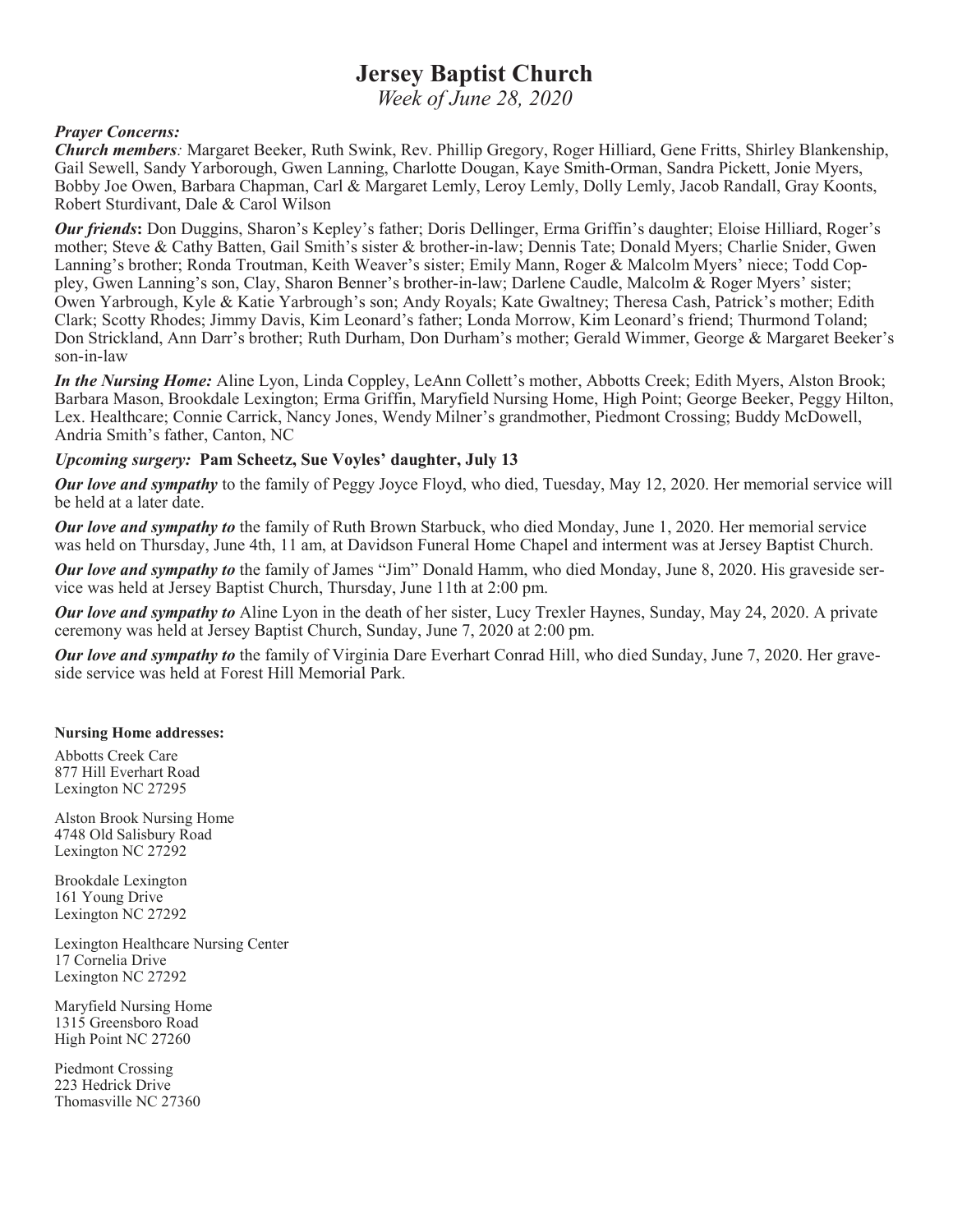# **JERSEY BAPTIST CHURCH**

#### **2920 Jersey Church Road, Lexington, North Carolina 27292**

#### **336-357-2721**

# **CEMETERY RULES AND REGULATIONS**

#### **Article XIV-CEMETERY**

- A. Members of the church, as defined in Article VII, by a three-fourths affirmative vote shall establish all policies, procedures, rules, regulations and restrictions governing the cemetery. The Cemetery Committee is responsible for adhering to and enforcing such policies, procedures, rules, and regulations and all actions taken in complying therewith shall be by majority vote. Cemetery Committee shall be represented by at least two members of the committee when conferring with individuals relative to plots, shall keep detail records of meeting and actions, and shall report all actions taken to the deacons and church as set out in "A Profile of Jersey Baptist Church."
- B. The Cemetery Committee is charged with the responsibility to facilitate the rules, regulations, restrictions, and provisions as follows:
	- **1.** Cemetery Committee shall meet with the family members on site to select plot.
	- **2.** Fee for cemetery plots for active church members, their spouse and/or minor children shall be \$100 per individual plot.
	- **3.** Fee for columbarium niche for active church members, their spouse and/or minor children shall be \$100 for individual niche. Each niche holds remains for two individuals.
	- **4.** Cemetery plots may be selected by active church members prior to need. No more than two plots may be selected and such selection shall be void unless an appropriate permanent headstone with foundation base with a six-inch grass ledge (for no more than two plots) and is erected within a 6-month period.
	- **5.** Columbarium niches will be selected starting with the top row, right to left, continuing to the second row as needed.
	- **6.** All doors on columbariums shall be engraved in block letters, using only the deceased name, date of birth and date of death. No other design or letters shall be used. The cost of engraving of the door is the responsibility of the deceased family.
	- **7.** Cemetery plots/columbarium niches shall be selected by the Cemetery Committee for non-active members and non-members at the time of need (burial) upon payment of \$2500.00 per individual plot or niche. Inactive members are members who are absent from church for at least one year when well and able to attend, or otherwise fail to fulfill the obligations of membership.
	- **8.** Vaults or grave liners of concrete, steel, or other permanent composition shall be used for all graves.
	- **9.** A permanent headstone with appropriate foundation base with a six-inch grass ledge shall be erected at all graves within a six (6) month period after burial.
	- **10.** All foot stones and corner stones are installed flush with the top of the ground.
	- **11.** Borders of any kind shall not be placed around the plot, not permanent shrubs, trees or bushes shall be planted within the cemetery grounds.
	- **12.** All markers or monuments shall be placed at the head of the grave in line with other markers or monuments in the same row.
	- **13.** When a grave is dug, the sod shall be preserved so that it may be returned to the area from which it was taken.
	- **14**. If the family of a member or non/member of the deceased shall fail to erect a monument within a period of six (6) months, the cemetery committee shall then have the authority to erect a monument and bill the family.
	- **15**. It shall be the responsibility of the family of the deceased to remove all perishable flowers from the grave within a period of ten (10) days following burial. If the flowers have not been removed within that period, the cemetery committee shall have the authority to remove them for a fee of \$50.00 in which the money would go into the cemetery fund.
	- **16**. No old flowers are to be thrown in back (wooded area) of the cemetery, but should be disposed of in the proper church disposal.